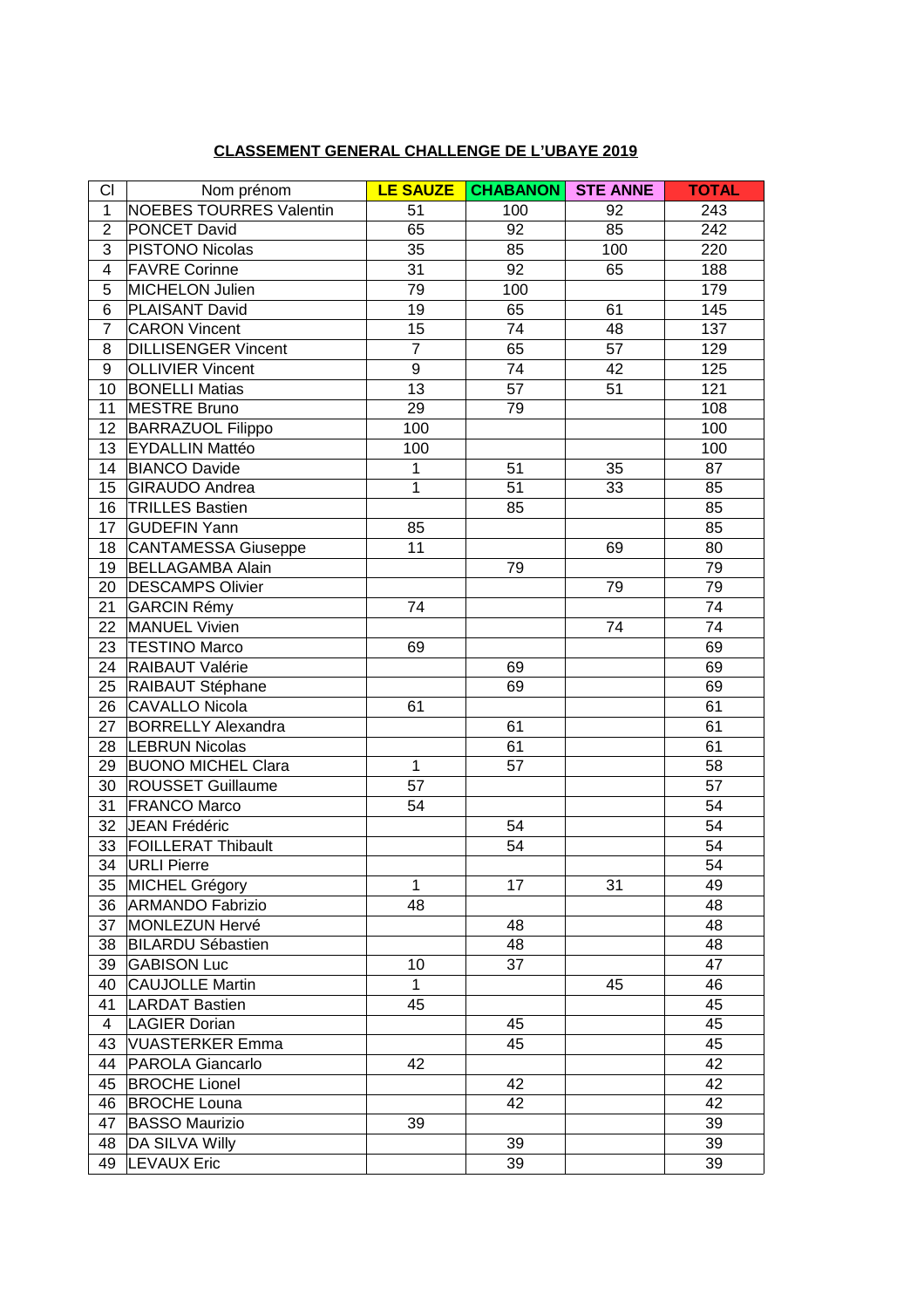| 50 | MURISACO Andréa            |              |                | 39 | 39             |
|----|----------------------------|--------------|----------------|----|----------------|
| 51 | <b>GARCIN Victor</b>       | 37           |                |    | 37             |
| 52 | DAHAN Carla                |              | 37             |    | 37             |
| 53 | <b>GLEZ Killian</b>        |              | 35             |    | 35             |
| 54 | <b>GLEZ Laurent</b>        |              | 35             |    | 35             |
| 55 | <b>GIRAUDO Franco</b>      | $\mathbf{1}$ |                | 33 | 34             |
| 56 | <b>PEREZ Bastien</b>       | 33           |                |    | 33             |
| 57 | <b>LAGIER Guillaume</b>    |              | 33             |    | 33             |
| 58 | <b>CIRONE Gilles</b>       |              | 33             |    | 33             |
| 59 | <b>ROCHETTE Hugo</b>       |              | 31             |    | 31             |
| 60 | SEBIRE Léo                 |              | 31             |    | 31             |
| 61 | <b>GIRAUDO Martina</b>     | $\mathbf{1}$ |                | 29 | 30             |
| 62 | <b>PAGE Maud</b>           |              | 29             |    | 29             |
| 63 | <b>ROBERT Ludovic</b>      |              | 29             |    | 29             |
| 64 | <b>GARCIN Bernard</b>      | $\mathbf{1}$ | 27             |    | 28             |
|    | NOEBES TOURRES Florent     | 27           |                |    | 27             |
| 65 |                            |              |                |    |                |
| 66 | NOGUIER Olivier            |              | 27             |    | 27             |
| 67 | LAGO Sébastien             |              |                | 27 | 27             |
| 68 | JACERCIKOVA Marianna       | 25           |                |    | 25             |
| 69 | <b>FRANCOIS Gaëlle</b>     |              | 25             |    | 25             |
| 70 | COMBESCOT Olivier          |              | 25             |    | 25             |
| 71 | <b>PELLEGRIN Guillaume</b> |              |                | 25 | 25             |
|    | 72 CHEVILLEY Jean-marc     | $\mathbf{1}$ |                | 23 | 24             |
| 73 | CAMAGLIO Stefano           | 23           |                |    | 23             |
| 74 | DORE Rodolphe              |              | 23             |    | 23             |
| 75 | <b>LAGIER Fabrice</b>      |              | 23             |    | 23             |
| 76 | <b>GASTALDI Silvio</b>     | 21           |                |    | 21             |
| 77 | GIBERT Julien              |              | 21             |    | 21             |
| 78 | REYNAUD Frédéric           |              | 21             |    | 21             |
| 79 | TRON Jean-Noël             |              | 19             |    | 19             |
| 80 | <b>LEBARBIER Manuel</b>    |              | 19             |    | 19             |
| 81 | <b>GRISERI Elio</b>        | 17           |                |    | 17             |
| 82 | LAN Denis                  |              | 17             |    | 17             |
| 83 | <b>GIMENEZ Cyrille</b>     |              | 15             |    | 15             |
| 84 | <b>BAILLY Sébastien</b>    |              | 15             |    | 15             |
| 85 | HEBRARD Jonathan           |              | 13             |    | 13             |
| 86 | <b>HEBRARD Guislain</b>    |              | 13             |    | 13             |
| 87 | <b>BIEDERMANN Renata</b>   |              | 11             |    | 11             |
| 88 | DUMAY David                |              | 11             |    | 11             |
| 89 | SIMONET DE LABORIE Michel  |              | 10             |    | 10             |
| 90 | SIMONET DE LABORIE Quentin |              | 10             |    | 10             |
| 91 | <b>KRUMENACKER Alain</b>   | $\mathbf{1}$ | 8              |    | 9              |
| 92 | ARGIS Cécile               |              | 9              |    | 9              |
| 93 | DA SILVA Claire            |              | 9              |    | 9              |
| 94 | CAVALLO Matteo             | 8            |                |    | 8              |
| 95 | <b>TEXIER Philippe</b>     |              | 8              |    | 8              |
| 96 | MOTTE Sophie               |              | $\overline{7}$ |    | $\overline{7}$ |
| 97 | PELLEGRIN Bruno            |              | $\overline{7}$ |    | $\overline{7}$ |
| 98 | <b>ROQUEBRUN Adrien</b>    | 6            |                |    | 6              |
| 99 | <b>BLANC Edouard</b>       |              |                |    | 6              |
|    | 100 CHAPUIS Jean-François  |              | 6<br>6         |    | 6              |
|    |                            | 5            |                |    | 5              |
|    | 101 GUASCO Tommaso         |              |                |    |                |
|    | 102 MARTIN Christophe      |              | 5              |    | 5              |